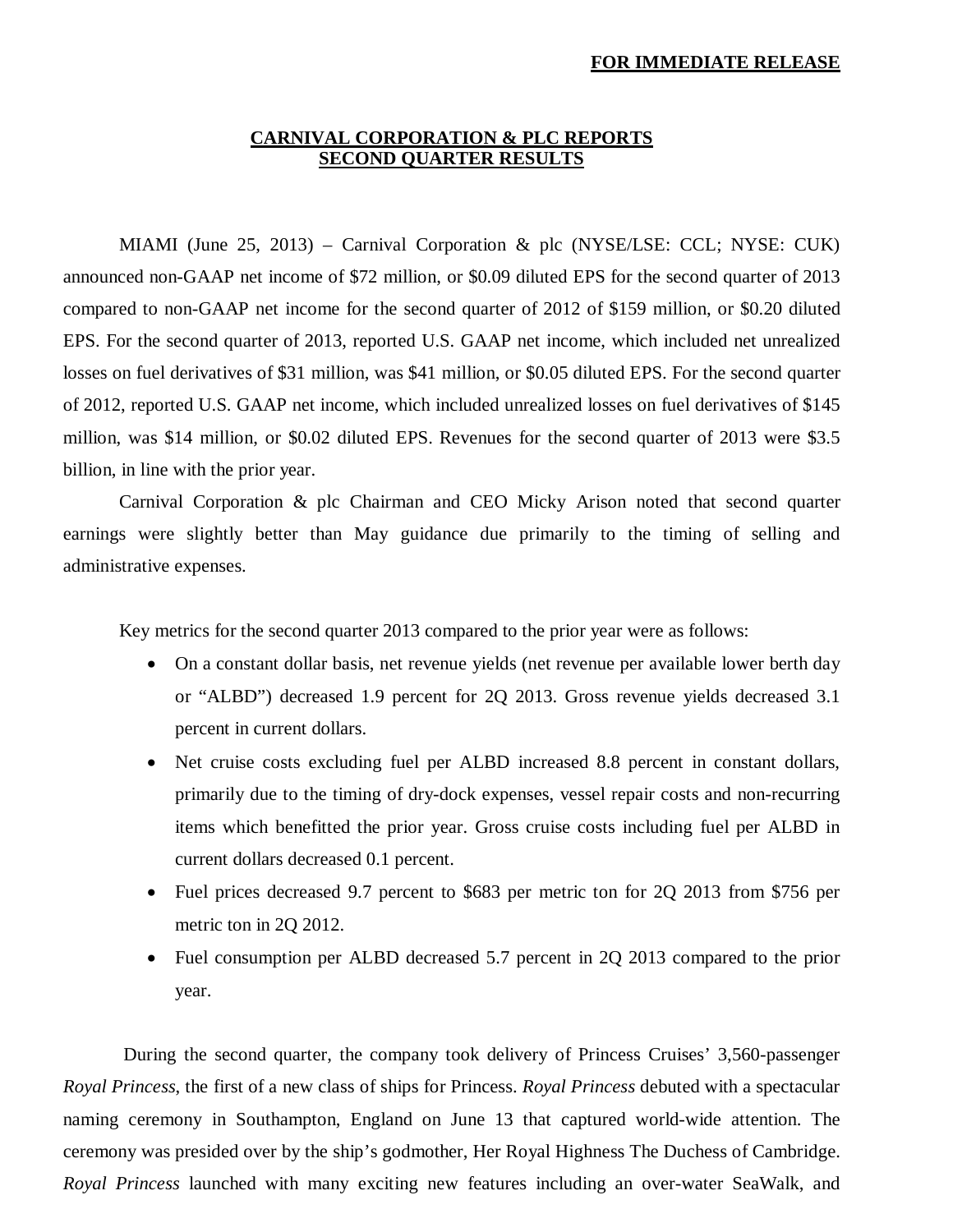nightly performances of dancing fountains and music shows in the ship's central pool area, as well as plush private poolside cabanas*.* 

Additionally, *Carnival Sunshine* entered service in May following an unprecedented \$155 million modernization that added all the features and facilities of Carnival Cruise Lines' Fun Ship 2.0 product enhancement program. Fun Ship 2.0 is transforming the Carnival brand's on-board experience through celebrity partnerships including comedian George Lopez, who serves as the brand's creative director for comedy, and Food Network personality and chef Guy Fieri, who developed a complimentary burger venue called Guy's Burger Joint, as well as brand partnerships with EA Sports and Hasbro. Also, earlier this month Carnival Cruise Lines completed \$115 million in upgrades and repairs to *Carnival Triumph*. The ship successfully reentered service in Galveston, Texas last week, featuring various Fun Ship 2.0 dining and bar innovations, including BlueIguana Cantina, RedFrog Rum Bar and Alchemy Bar, among others.

#### **2013 Outlook**

At this time, cumulative advance bookings for the remainder of 2013 are behind the prior year at prices below the prior year levels. Since the end of March, fleetwide booking volumes for the next three quarters, excluding Carnival Cruise Lines, are running higher than the prior year at higher prices. Booking volumes for Carnival Cruise Lines during the same period are running behind the prior year at lower prices.

Arison noted, "Our 90,000 global team members are dedicated to delivering an outstanding vacation experience to 10 million guests each year. The level of quality, variety and innovation available throughout our fleet has never been greater and our guests are reaping the benefits of truly exceptional vacation values. We are working to more broadly communicate that message through stepped up consumer and trade marketing efforts, as well as strengthened engagement of our travel agent partners. We believe these initiatives, combined with slower supply growth, will lead to increased yields."

 Arison also stated, "In addition, we remain focused on reducing our fuel dependence. By year end, we will achieve a 23 percent cumulative reduction in fuel consumption since 2005 and expect our research and development efforts in fuel saving technologies to continue to bear fruit. We have strengthened our management teams in maritime and technical ship operations and product delivery, as well as marketing and communications. We expect the combination of these efforts will drive improved return on invested capital over time."

The company expects full year net revenue yields, on a constant and current dollar basis to be down 2 to 3 percent compared to the prior year, in line with the May guidance. The company also expects full year net cruise costs excluding fuel per ALBD to be higher by 3.5 to 4.5 percent compared to the prior year on a constant and current dollar basis.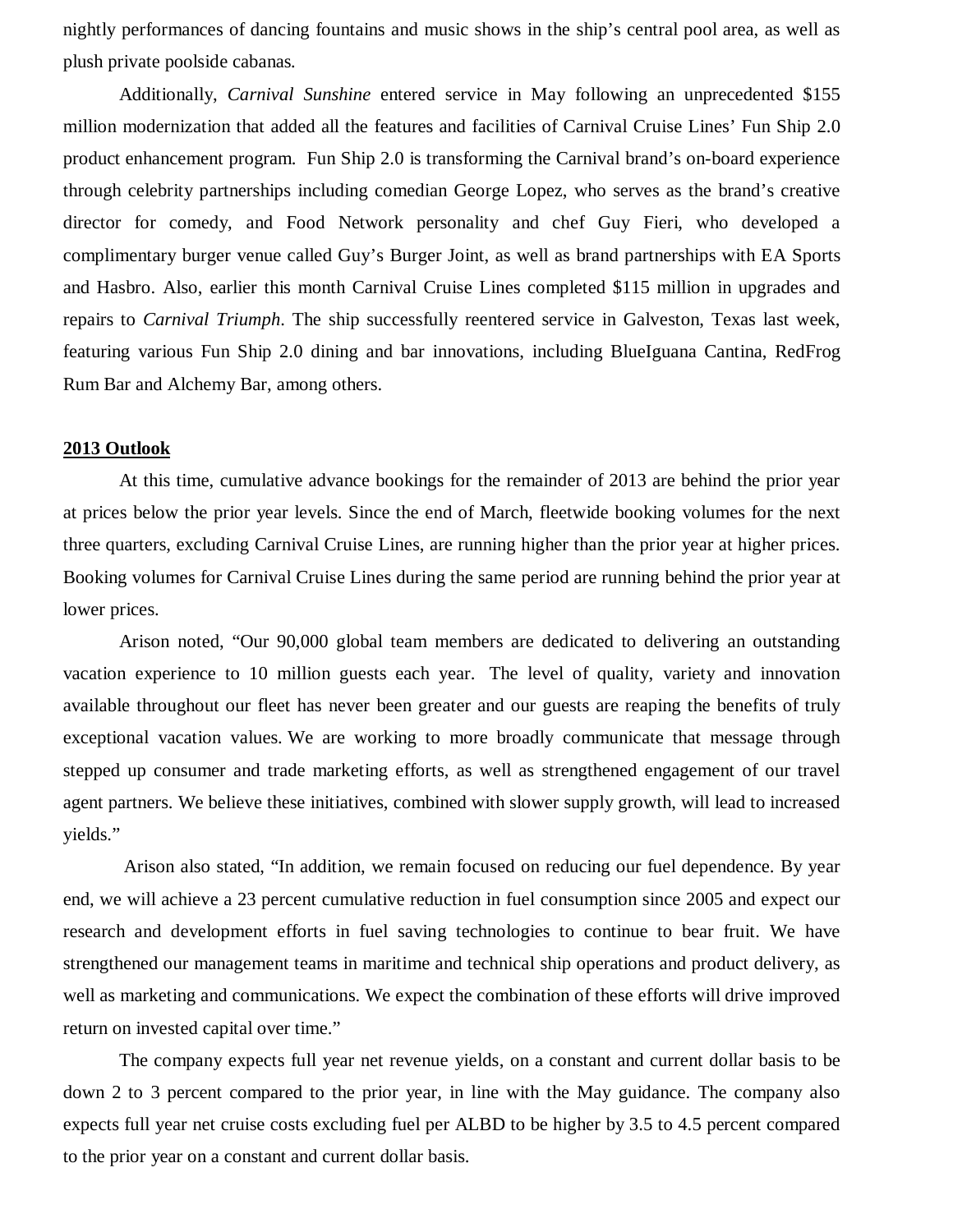Taking the above factors into consideration, the company forecasts full year 2013 non-GAAP diluted earnings per share to be in the range of \$1.45 to \$1.65, compared to 2012 non-GAAP diluted earnings of \$1.88 per share.

## **Third Quarter 2013 Outlook**

Third quarter constant dollar net revenue yields are expected to be down 3.5 to 4.5 percent compared to the prior year. Net cruise costs excluding fuel per ALBD for the third quarter are expected to be higher by 8.5 to 9.5 percent on a constant dollar basis compared to the prior year, the majority of which is due to costs associated with the previously announced vessel enhancement initiatives and increased marketing expenses, as well as higher pension plan contributions.

Based on the above factors, the company expects non-GAAP diluted earnings for the third quarter 2013 to be in the range of \$1.25 to \$1.33 per share versus 2012 non-GAAP earnings of \$1.53 per share.

## **Selected Key Forecast Metrics**

|                                             |                      | Full Year 2013                        |                           | <b>Third Quarter 2013</b>                 |  |  |  |
|---------------------------------------------|----------------------|---------------------------------------|---------------------------|-------------------------------------------|--|--|--|
|                                             | <b>Current</b>       | <b>Constant</b>                       | <b>Current</b>            | <b>Constant</b>                           |  |  |  |
| Year over year change:                      | <b>Dollars</b>       | <b>Dollars</b>                        | <b>Dollars</b>            | <b>Dollars</b>                            |  |  |  |
| Net revenue yields                          | $(2.0)$ to $(3.0)$ % | $(2.0)$ to $(3.0)$ %                  |                           | $(2.0)$ to $(3.0)$ % $(3.5)$ to $(4.5)$ % |  |  |  |
| Net cruise costs excl. fuel / ALBD          | 3.5 to 4.5 %         | 3.5 to 4.5 %                          | 9.5 to 10.5 %             | 8.5 to 9.5 %                              |  |  |  |
|                                             |                      | Full Year 2013                        | <b>Third Quarter 2013</b> |                                           |  |  |  |
| Fuel price per metric ton                   |                      | \$671<br>\$671                        |                           |                                           |  |  |  |
| Fuel consumption (metric tons in thousands) |                      | 3,270                                 | 810                       |                                           |  |  |  |
| Currency: Euro                              |                      | \$1.32 to €l<br>\$1.33 to $\bigoplus$ |                           |                                           |  |  |  |
| Sterling                                    |                      | \$1.56 to £1                          | \$1.56 to £1              |                                           |  |  |  |

#### **Conference Call**

The company has scheduled a conference call with analysts at 10:00 a.m. EDT (3:00 p.m. BST) today to discuss its 2013 second quarter results. This call can be listened to live, and additional information can be obtained, via Carnival Corporation & plc's Web site at www.carnivalcorp.com and www.carnivalplc.com.

Carnival Corporation & plc is the largest cruise company in the world, with a portfolio of cruise brands in North America, Europe, Australia and Asia, comprised of Carnival Cruise Lines, Holland America Line, Princess Cruises, Seabourn, AIDA Cruises, Costa Cruises, Cunard, Ibero Cruises, P&O Cruises (Australia) and P&O Cruises (UK).

Together, these brands operate 102 ships totaling 209,000 lower berths with seven new ships scheduled to be delivered between May 2014 and April 2016. Carnival Corporation & plc also operates Holland America Princess Alaska Tours, the leading tour company in Alaska and the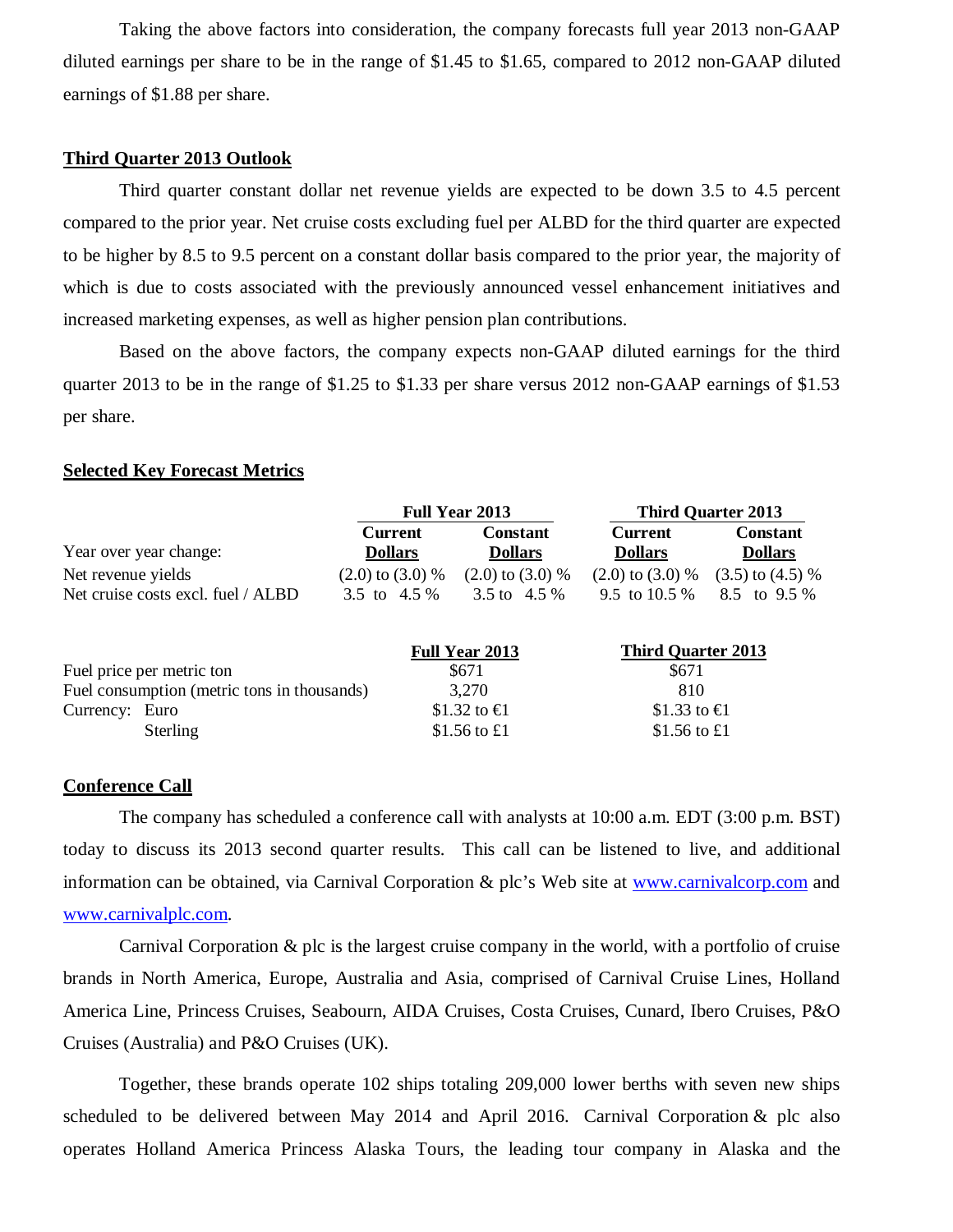Canadian Yukon. Traded on both the New York and London Stock Exchanges, Carnival Corporation & plc is the only group in the world to be included in both the S&P 500 and the FTSE 100 indices.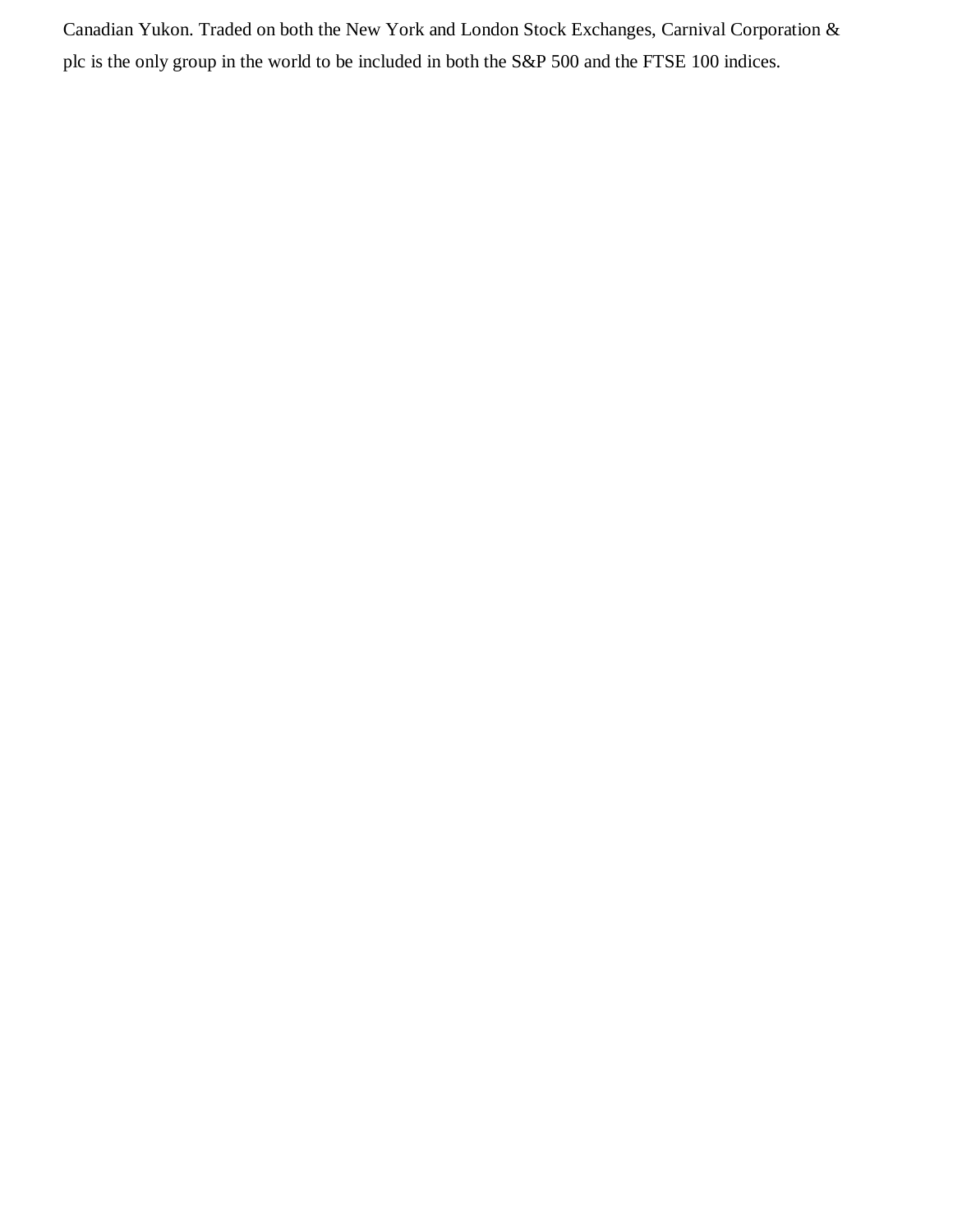#### **Cautionary Note Concerning Factors That May Affect Future Results**

Carnival Corporation and Carnival plc and their respective subsidiaries are referred to collectively in this release as "Carnival Corporation & plc," "our," "us" and "we." Some of the statements, estimates or projections contained in this release are "forward-looking statements" that involve risks, uncertainties and assumptions with respect to us, including some statements concerning future results, outlooks, plans, goals and other events which have not yet occurred. These statements are intended to qualify for the safe harbors from liability provided by Section 27A of the Securities Act of 1933 and Section 21E of the Securities Exchange Act of 1934. We have tried, whenever possible, to identify these statements by using words like "will," "may," "could," "should," "would," "believe," "depends," "expect," "goal," "anticipate," "forecast," "future," "intend," "plan," "estimate," "target," "indicate" and similar expressions of future intent or the negative of such terms.

Forward-looking statements include those statements that may impact, among other things, the forecasting of our non-GAAP earnings per share ("EPS"); net revenue yields; booking levels; pricing; occupancy; operating, financing and tax costs, including fuel expenses; costs per available lower berth day; estimates of ship depreciable lives and residual values; liquidity; goodwill and trademark fair values; and outlook. Because forward-looking statements involve risks and uncertainties, there are many factors that could cause our actual results, performance or achievements to differ materially from those expressed or implied in this release. These factors include, but are not limited to, the following:

- general economic and business conditions;
- increases in fuel prices;
- incidents, the spread of contagious diseases and threats thereof, adverse weather conditions or other natural disasters and other incidents affecting the health, safety, security and satisfaction of guests and crew;
- the international political climate, armed conflicts, terrorist and pirate attacks, vessel seizures, and threats thereof, and other world events affecting the safety and security of travel;
- negative publicity concerning the cruise business in general or us in particular, including any adverse environmental impacts of cruising;
- litigation, enforcement actions, fines or penalties;
- economic, market and political factors that are beyond our control, which could increase our operating, financing and other costs;
- changes in and compliance with laws and regulations relating to the protection of persons with disabilities, employment, environment, health, safety, security, tax and other regulations under which we operate;
- our ability to implement our shipbuilding programs and ship repairs, maintenance and refurbishments on terms that are favorable or consistent with our expectations;
- increases to our repairs and maintenance expenses and refurbishment costs as our fleet ages;
- lack of continuing availability of attractive, convenient and safe port destinations;
- continuing financial viability of our travel agent distribution system, air service providers and other key vendors in our supply chain and reductions in the availability of, and increases in the pricing for, the services and products provided by these vendors;
- disruptions and other damages to our information technology and other networks and operations, and breaches in data security;
- failure to keep pace with developments in technology;
- competition from and overcapacity in the cruise ship or land-based vacation industry;
- loss of key personnel or our ability to recruit or retain qualified personnel;
- union disputes and other employee relation issues;
- disruptions in the global financial markets or other events that may negatively affect the ability of our counterparties and others to perform their obligations to us;
- the continued strength of our cruise brands and our ability to implement our brand strategies;
- our international operations are subject to additional risks not generally applicable to our U.S. operations;
- geographic regions in which we try to expand our business may be slow to develop and ultimately not develop how we expect;
- our decisions to self-insure against various risks or our inability to obtain insurance for certain risks at reasonable rates;
- fluctuations in foreign currency exchange rates;
- whether our future operating cash flow will be sufficient to fund future obligations and whether we will be able to obtain financing, if necessary, in sufficient amounts and on terms that are favorable or consistent with our expectations;
- risks associated with the dual listed company arrangement; and
- uncertainties of foreign legal systems as Carnival Corporation and Carnival plc are not U.S. corporations.

Forward-looking statements should not be relied upon as a prediction of actual results. Subject to any continuing obligations under applicable law or any relevant stock exchange rules, we expressly disclaim any obligation to disseminate, after the date of this release, any updates or revisions to any such forward-looking statements to reflect any change in expectations or events, conditions or circumstances on which any such statements are based.

Jennifer De La Cruz Beth Roberts 1 305 599 2600, ext. 16000 1 305 406 4832

# **MEDIA CONTACT INVESTOR RELATIONS CONTACT**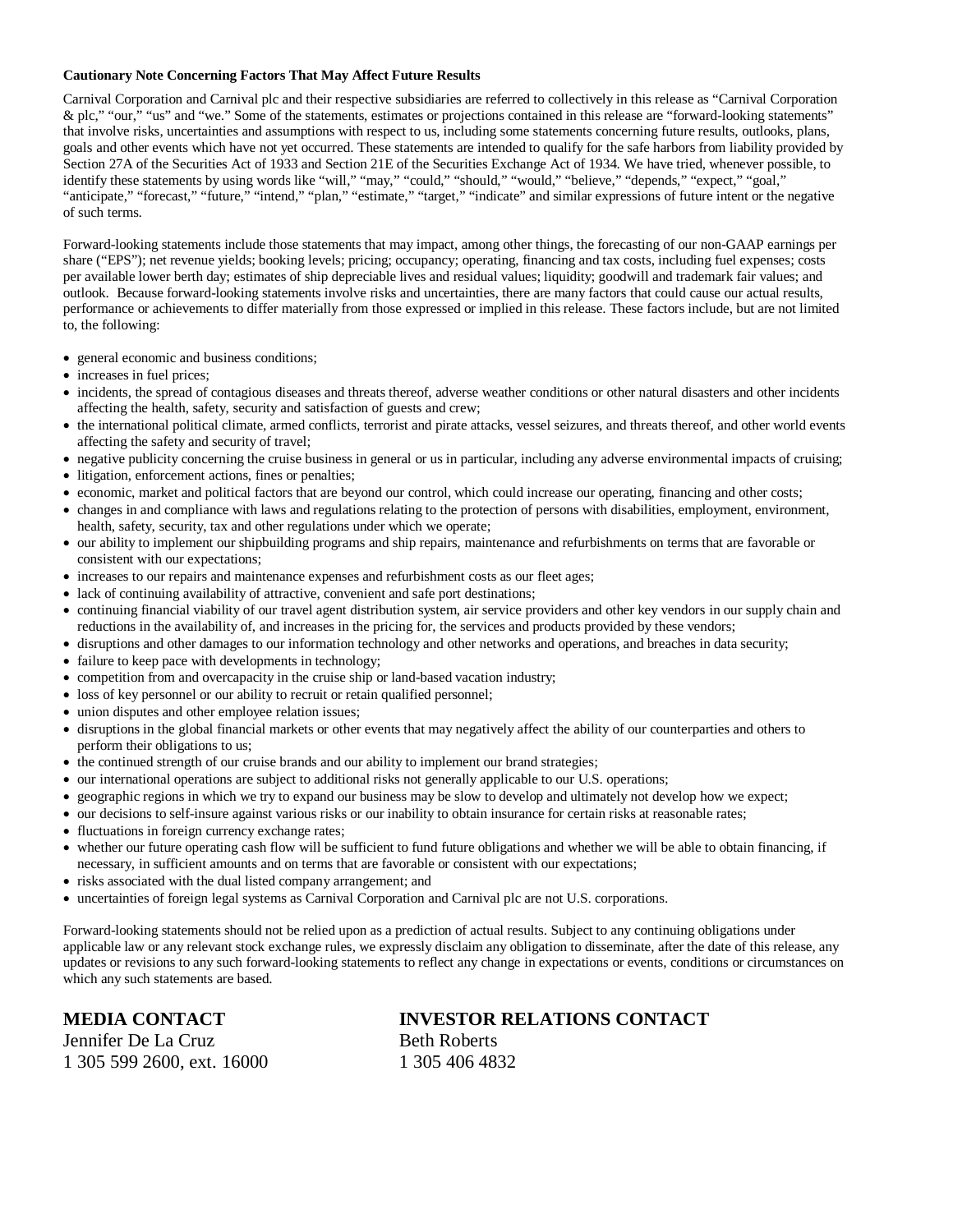# **CARNIVAL CORPORATION & PLC CONSOLIDATED STATEMENTS OF OPERATIONS (UNAUDITED)**

(in millions, except per share data)

|                                                                                              |                          | <b>Three Months Ended</b>   |                   | <b>Six Months Ended</b> |
|----------------------------------------------------------------------------------------------|--------------------------|-----------------------------|-------------------|-------------------------|
|                                                                                              |                          | May 31,                     |                   | May 31,                 |
|                                                                                              | 2013                     | 2012                        | 2013              | 2012                    |
| <b>Revenues</b>                                                                              |                          |                             |                   |                         |
| Cruise                                                                                       |                          |                             |                   |                         |
| Passenger tickets                                                                            | \$2,613                  | \$2,675                     | \$<br>5,353       | \$ 5,439                |
| Onboard and other                                                                            | 839                      | 844                         | 1,683             | 1,653                   |
| Tour and other                                                                               | 27                       | <u>19</u>                   | 36                | 28                      |
|                                                                                              | 3,479                    | 3,538                       | 7,072             | 7,120                   |
| <b>Operating Costs and Expenses</b>                                                          |                          |                             |                   |                         |
| Cruise                                                                                       |                          |                             |                   |                         |
| Commissions, transportation and other                                                        | 506                      | 519                         | 1,123             | 1,180                   |
| Onboard and other                                                                            | 115                      | 128                         | 242               | 254                     |
| Fuel                                                                                         | 555                      | 645                         | 1,115             | 1,237                   |
| Payroll and related                                                                          | 454                      | 435                         | 914               | 877                     |
| Food                                                                                         | 238                      | 236                         | 481               | 476                     |
| Other ship operating                                                                         | 603                      | 494(a)                      | 1,182             | 1,113                   |
| Tour and other                                                                               | 16(b)                    | 21                          | 30                | 35                      |
|                                                                                              | 2,487                    | 2,478                       | 5,087             | 5,172                   |
| Selling and administrative                                                                   | 449                      | 431                         | 908               | 852                     |
| Depreciation and amortization                                                                | 391                      | 376                         | 780               | 752                     |
| Ibero goodwill and trademark impairment charges                                              | $\overline{\phantom{a}}$ |                             | $\equiv$          | <u>173</u>              |
|                                                                                              | 3,327                    | 3,285                       | 6,775             | 6,949                   |
| <b>Operating Income</b>                                                                      | 152                      | 253                         | 297               | 171                     |
| <b>Nonoperating (Expense) Income</b>                                                         |                          |                             |                   |                         |
| Interest income                                                                              | 3                        | 3                           | 5                 | 6                       |
| Interest expense, net of capitalized interest                                                | (78)                     | (87)                        | (161)             | (175)                   |
| Unrealized losses on fuel derivatives, net                                                   | (31)                     | (145)                       | (59)              | (124)                   |
| Other expense, net                                                                           | (5)                      | (10)                        | (2)               | (5)                     |
|                                                                                              | (111)                    | (239)                       | (217)             | (298)                   |
|                                                                                              |                          |                             |                   |                         |
| <b>Income (Loss) Before Income Taxes</b>                                                     | 41                       | 14                          | 80                | (127)                   |
| Income Tax (Expense) Benefit, Net                                                            |                          |                             | (2)               | $\overline{2}$          |
| Net Income (Loss)                                                                            | <u>41</u>                | $\mathbb{S}^-$<br><u>14</u> | <u>78</u>         | (125)                   |
| <b>Earnings (Loss) Per Share</b>                                                             |                          |                             |                   |                         |
| Basic                                                                                        | 0.05<br>\$               | 0.02                        | 0.10              | (0.16)                  |
| Diluted                                                                                      | \$<br>0.05               | 0.02                        | \$<br>0.10        | (0.16)<br>\$            |
| Non-GAAP Earnings Per Share-Diluted (c)                                                      | \$<br>0.09               | 0.20                        | 0.18              | 0.22                    |
| <b>Dividends Declared Per Share</b>                                                          | \$<br>0.25               | 0.25                        | 0.50              | 0.50                    |
| Weighted-Average Shares Outstanding - Basic<br>Weighted-Average Shares Outstanding - Diluted | <u>775</u><br>777        | 779<br>779                  | <u>775</u><br>777 | <u>778</u><br>778       |

(a) Includes \$17 million of hull and machinery insurance proceeds for the total loss of a ship in excess of its net book value and \$17 million received from a litigation settlement.

(b) Includes a \$15 million gain from the sale of Holland America Line's former *Noordam*, which was on charter to an unaffiliated entity.

(c) Excludes unrealized losses on fuel derivatives and \$173 million of Ibero impairment charges.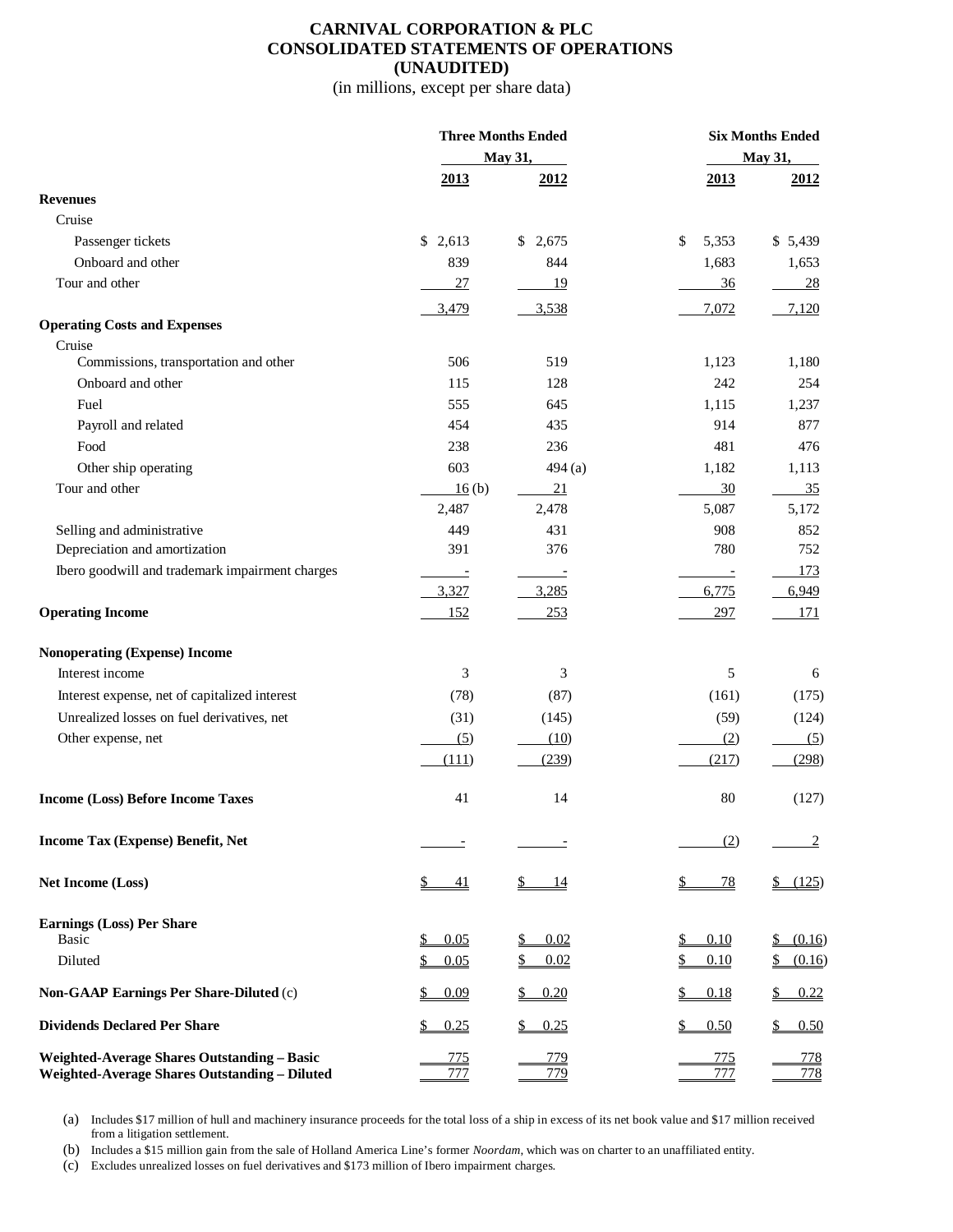# **CARNIVAL CORPORATION & PLC CONSOLIDATED BALANCE SHEETS (UNAUDITED)**

(in millions, except par values)

|                                                                                 | May 31,<br>2013 | November 30,<br>2012 |
|---------------------------------------------------------------------------------|-----------------|----------------------|
| <b>ASSETS</b>                                                                   |                 |                      |
| <b>Current Assets</b>                                                           |                 |                      |
| Cash and cash equivalents                                                       | \$<br>711       | \$<br>465            |
| Trade and other receivables, net                                                | 408             | 270                  |
| Insurance recoverables                                                          | 217             | 460                  |
| Inventories                                                                     | 381             | 390                  |
| Prepaid expenses and other                                                      | 187             | 236                  |
| Total current assets                                                            | 1,904           | 1,821                |
| <b>Property and Equipment, Net</b>                                              | 32,481          | 32,137               |
| Goodwill                                                                        | 3,134           | 3,174                |
| <b>Other Intangibles</b>                                                        | 1,298           | 1,314                |
| <b>Other Assets</b>                                                             | <u>742</u>      | 715                  |
|                                                                                 | \$<br>39,559    | \$<br>39,161         |
| <b>LIABILITIES AND SHAREHOLDERS' EQUITY</b>                                     |                 |                      |
| <b>Current Liabilities</b>                                                      |                 |                      |
| Short-term borrowings                                                           | \$<br>14        | \$<br>56             |
| Current portion of long-term debt                                               | 2,000           | 1,678                |
| Accounts payable                                                                | 627             | 549                  |
| Dividends payable                                                               | 194             | 583                  |
| Claims reserve                                                                  | 317             | 553                  |
| Accrued liabilities and other                                                   | 857             | 845                  |
| Customer deposits                                                               | 3,626           | 3,076                |
| Total current liabilities                                                       | 7,635           | 7,340                |
| <b>Long-Term Debt</b>                                                           | 7,848           | 7,168                |
| <b>Other Long-Term Liabilities</b>                                              | 796             | 724                  |
| <b>Shareholders' Equity</b>                                                     |                 |                      |
| Common stock of Carnival Corporation, \$0.01 par value; 1,960 shares            |                 |                      |
| authorized; 650 shares at 2013 and 649 shares at 2012 issued                    | 7               | 6                    |
| Ordinary shares of Carnival plc, \$1.66 par value; 216 shares at 2013           |                 |                      |
| and 215 shares at 2012 issued                                                   | 358             | 357                  |
| Additional paid-in capital                                                      | 8,284           | 8,252                |
| Retained earnings                                                               | 18,170          | 18,479               |
| Accumulated other comprehensive loss                                            | (473)           | (207)                |
| Treasury stock, 59 shares at 2013 and 55 shares at 2012 of Carnival Corporation |                 |                      |
| and 32 shares at 2013 and 33 shares at 2012 of Carnival plc, at cost            | (3,066)         | (2,958)              |
| Total shareholders' equity                                                      | 23,280          | 23,929               |
|                                                                                 | \$<br>39,559    | 39,161               |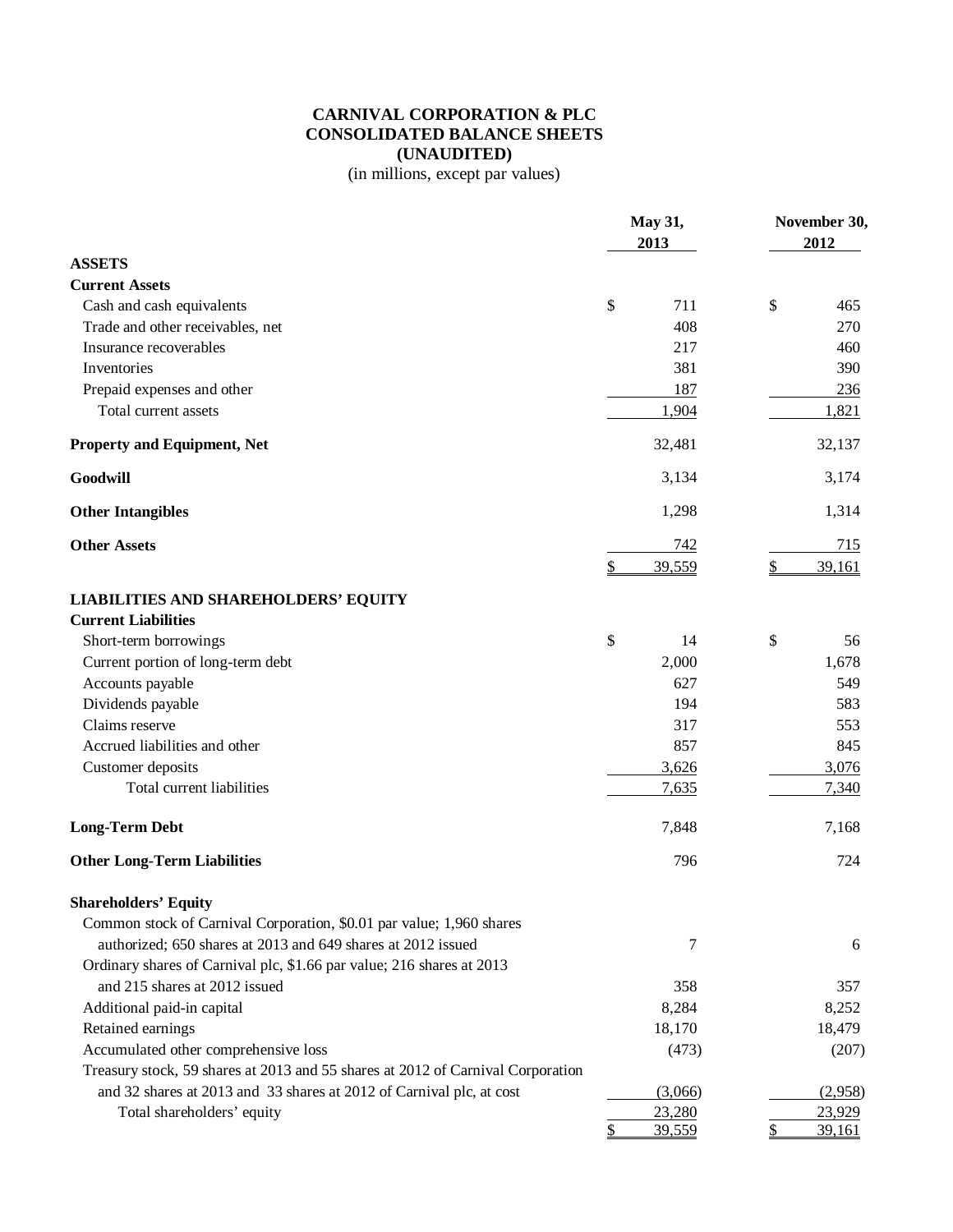## **CARNIVAL CORPORATION & PLC OTHER INFORMATION**

|                                                | <b>Three Months Ended</b> |        |    |        |    | <b>Six Months Ended</b> |    |        |  |  |
|------------------------------------------------|---------------------------|--------|----|--------|----|-------------------------|----|--------|--|--|
|                                                | <b>May 31,</b>            |        |    |        |    | <b>May 31,</b>          |    |        |  |  |
|                                                |                           | 2013   |    | 2012   |    | 2013                    |    | 2012   |  |  |
| <b>STATISTICAL INFORMATION</b>                 |                           |        |    |        |    |                         |    |        |  |  |
| ALBDs (in thousands) $(a)$                     |                           | 17,993 |    | 17,784 |    | 35,972                  |    | 35,092 |  |  |
| Passengers carried (in thousands)              |                           | 2,364  |    | 2,334  |    | 4,669                   |    | 4,596  |  |  |
| Occupancy percentage (b)                       |                           | 103.3% |    | 102.6% |    | 103.7%                  |    | 103.9% |  |  |
| Fuel consumption in metric tons (in thousands) |                           | 814    |    | 852    |    | 1,640                   |    | 1,689  |  |  |
| Fuel consumption in metric tons per ALBD       |                           | 0.045  |    | 0.048  |    | 0.046                   |    | 0.048  |  |  |
| Fuel cost per metric ton consumed              | \$                        | 683    | \$ | 756    | \$ | 680                     | \$ | 732    |  |  |
| Currencies                                     |                           |        |    |        |    |                         |    |        |  |  |
| U.S. dollar to $\bigoplus$                     | \$                        | 1.30   | \$ | 1.31   | \$ | 1.31                    | \$ | 1.31   |  |  |
| U.S. dollar to $£1$                            | \$                        | 1.52   | \$ | 1.59   | \$ | 1.55                    | \$ | 1.58   |  |  |
| U.S. dollar to Australian dollar               | \$                        | 1.02   | \$ | 1.03   | \$ | 1.03                    | \$ | 1.04   |  |  |
| <b>CASH FLOW INFORMATION</b>                   |                           |        |    |        |    |                         |    |        |  |  |
| Cash from operations                           | \$                        | 1,157  | \$ | 1,136  | \$ | 1,556                   | \$ | 1,458  |  |  |
| Capital expenditures                           | \$                        | 1,206  | \$ | 1,730  | S. | 1,447                   | \$ | 1,997  |  |  |
| Dividends paid                                 | \$                        | 195    | \$ | 194    | S  | 777                     | \$ | 388    |  |  |

(a) ALBDs is a standard measure of passenger capacity for the period, which we use to perform rate and capacity variance analyses to determine the main non-capacity driven factors that cause our cruise revenues and expenses to vary. ALBDs assume that each cabin we offer for sale accommodates two passengers and is computed by multiplying passenger capacity by revenue-producing ship operating days in the period.

(b) In accordance with cruise business practice, occupancy is calculated using a denominator of two passengers per cabin even though some cabins can accommodate three or more passengers. Percentages in excess of 100% indicate that on average more than two passengers occupied some cabins.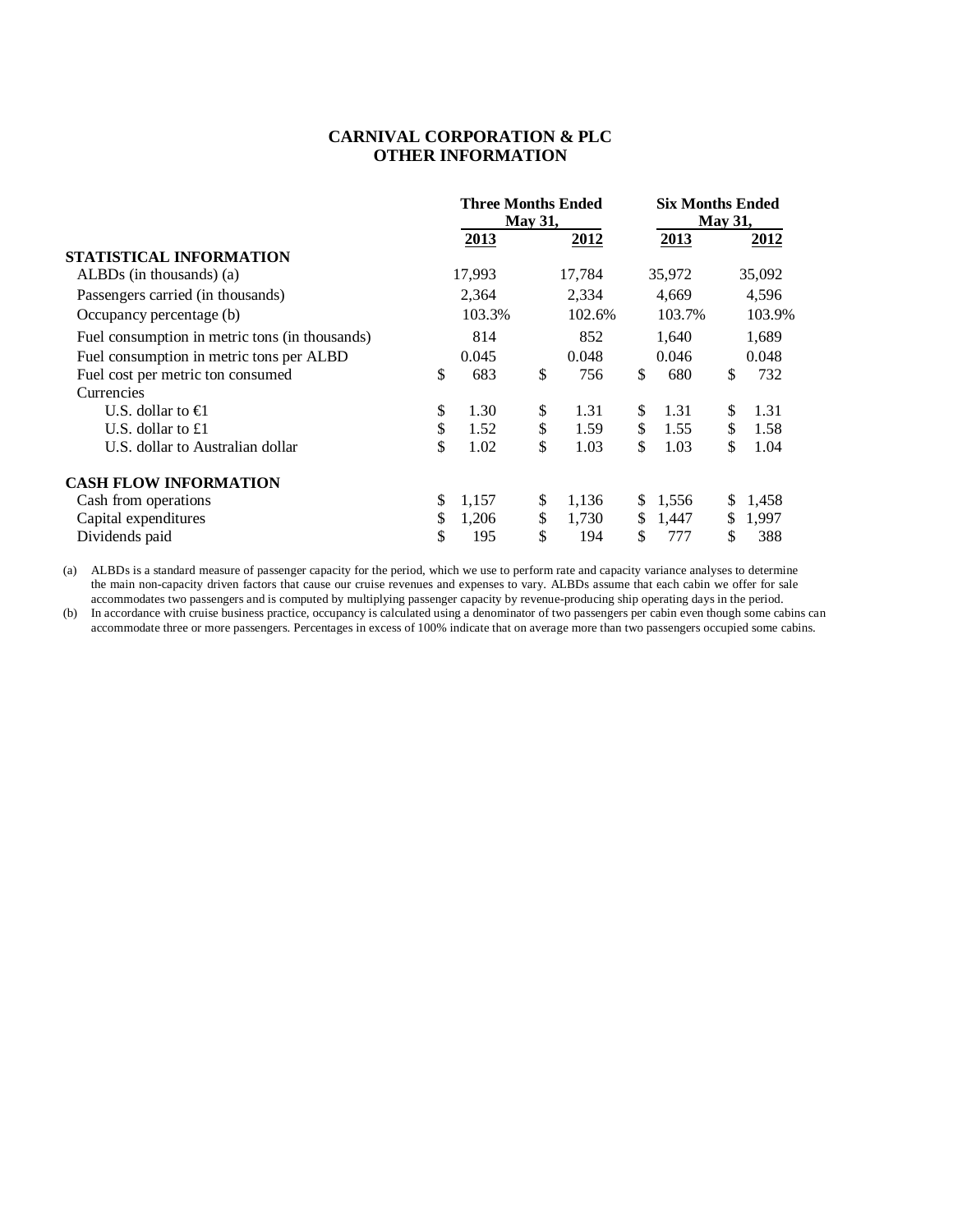# **FUEL DERIVATIVES**

At May 31, 2013, our outstanding fuel derivatives consisted of zero cost collars on Brent crude oil to cover a portion of our estimated fuel consumption as follows:

| Maturities (a) (b)<br>Fiscal 2013 (Q3-Q4) | <b>Transaction</b><br><b>Dates</b> | <b>Barrels</b><br>(in thousands) | Weighted-Average<br><b>Floor Prices</b> | <b>Weighted-Average</b><br><b>Ceiling Prices</b> | <b>Percent of Estimated</b><br><b>Fuel Consumption</b><br>Covered |
|-------------------------------------------|------------------------------------|----------------------------------|-----------------------------------------|--------------------------------------------------|-------------------------------------------------------------------|
|                                           | November 2011                      | 1,056                            | \$<br>74                                | \$132                                            |                                                                   |
|                                           | February 2012                      | 1,056                            | \$<br>98                                | \$127                                            |                                                                   |
|                                           | March 2012                         | 2,112                            | \$100                                   | \$130                                            |                                                                   |
|                                           |                                    | 4,224                            |                                         |                                                  | 40%                                                               |
| Fiscal 2014                               |                                    |                                  |                                         |                                                  |                                                                   |
|                                           | November 2011                      | 2,112                            | 85<br>\$                                | \$114                                            |                                                                   |
|                                           | February 2012                      | 2,112                            | \$<br>88                                | \$125                                            |                                                                   |
|                                           | June 2012                          | 2,376                            | \$<br>71                                | \$116                                            |                                                                   |
|                                           | May 2013                           | 1,728                            | \$<br>85                                | \$108                                            |                                                                   |
|                                           |                                    | 8,328                            |                                         |                                                  | 39%                                                               |
| Fiscal 2015                               |                                    |                                  |                                         |                                                  |                                                                   |
|                                           | November 2011                      | 2,160                            | \$<br>80                                | \$114                                            |                                                                   |
|                                           | February 2012                      | 2,160                            | \$<br>80                                | \$125                                            |                                                                   |
|                                           | June 2012                          | 1,236                            | \$<br>74                                | \$110                                            |                                                                   |
|                                           | April 2013                         | 1,044                            | \$<br>80                                | \$111                                            |                                                                   |
|                                           | May 2013                           | 1,884                            | \$<br>80                                | \$110                                            |                                                                   |
|                                           |                                    | 8,484                            |                                         |                                                  | 39%                                                               |
| Fiscal 2016                               |                                    |                                  |                                         |                                                  |                                                                   |
|                                           | June 2012                          | 3,564                            | \$<br>75                                | \$108                                            |                                                                   |
|                                           | February 2013                      | 2,160                            | \$<br>80                                | \$120                                            |                                                                   |
|                                           | April 2013                         | 3,000                            | \$<br>75                                | \$115                                            |                                                                   |
|                                           |                                    | 8,724                            |                                         |                                                  | 40%                                                               |
| Fiscal 2017                               |                                    |                                  |                                         |                                                  |                                                                   |
|                                           | February 2013                      | 3,276                            | \$<br>80                                | \$115                                            |                                                                   |
|                                           | April 2013                         | 2,028                            | \$<br>75                                | \$110                                            |                                                                   |
|                                           |                                    | 5,304                            |                                         |                                                  | 25%                                                               |

(a) Fuel derivatives mature evenly over each month within the above fiscal periods.

(b) We will not realize any economic gain or loss upon the monthly maturities of our zero cost collars unless the average monthly price of Brent crude oil is above the ceiling price or below the floor price.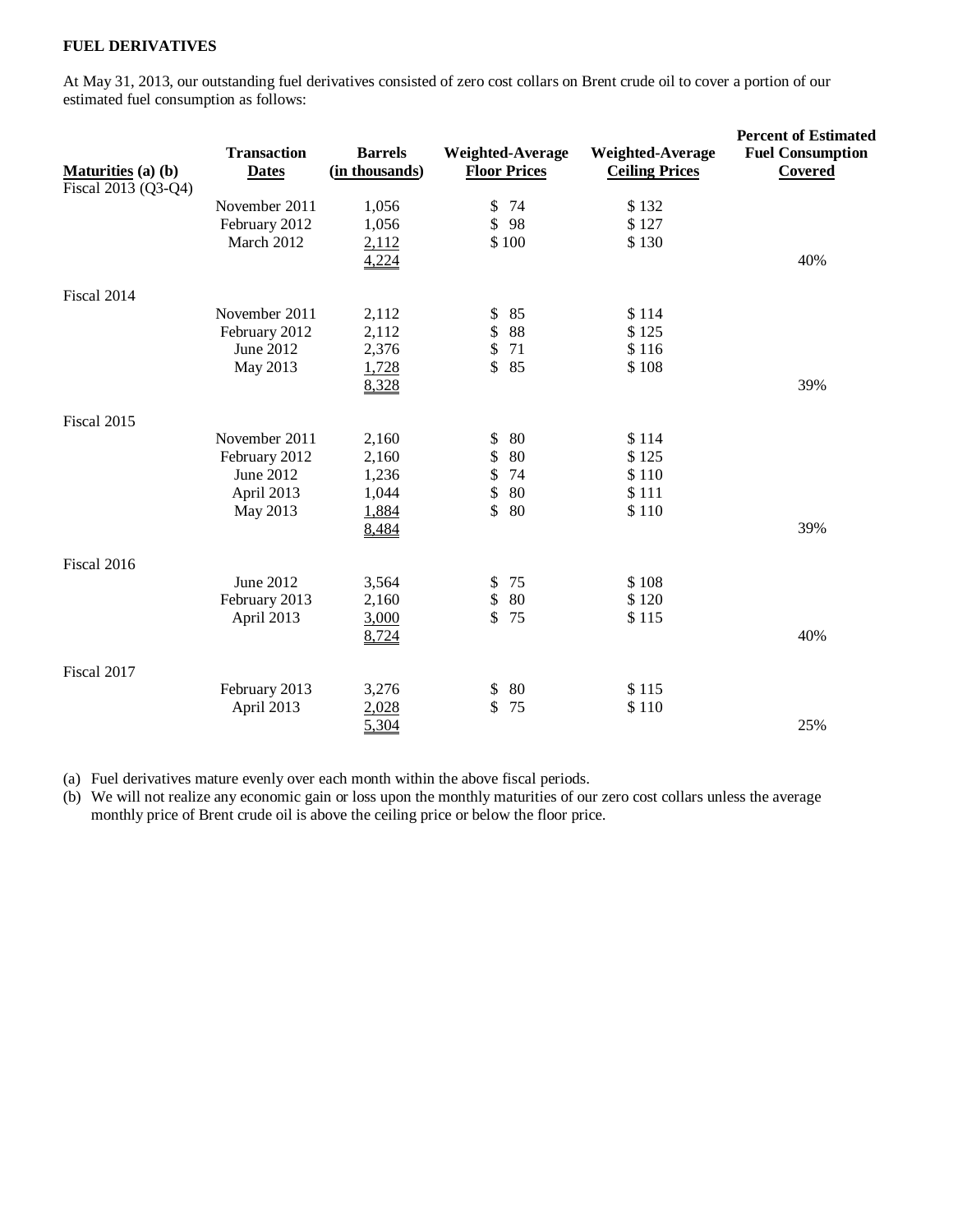## **CARNIVAL CORPORATION & PLC NON-GAAP FINANCIAL MEASURES**

Consolidated gross and net revenue yields were computed by dividing the gross and net cruise revenues, without rounding, by ALBDs as follows (dollars in millions, except yields) (a)(b):

|                                                                                                                                                                            | Three Months Ended May 31, |                                                  |    |                                                  |    |                                                  | Six Months Ended May 31, |                                                         |    |                                                          |    |                                                        |  |
|----------------------------------------------------------------------------------------------------------------------------------------------------------------------------|----------------------------|--------------------------------------------------|----|--------------------------------------------------|----|--------------------------------------------------|--------------------------|---------------------------------------------------------|----|----------------------------------------------------------|----|--------------------------------------------------------|--|
|                                                                                                                                                                            |                            | 2013                                             |    | 2013<br><b>Constant</b><br><b>Dollar</b>         |    | 2012                                             |                          | 2013                                                    |    | 2013<br>Constant<br><b>Dollar</b>                        |    | 2012                                                   |  |
| Passenger ticket revenues<br>Onboard and other revenues<br><b>Gross cruise revenues</b><br>Less cruise costs<br>Commissions, transportation and other<br>Onboard and other | \$                         | 2.613<br>839<br>3,452<br>(506)<br>(115)<br>(621) | \$ | 2,633<br>843<br>3,476<br>(510)<br>(116)<br>(626) | \$ | 2,675<br>844<br>3,519<br>(519)<br>(128)<br>(647) | \$                       | 5,353<br>1,683<br>7,036<br>(1, 123)<br>(242)<br>(1,365) | \$ | 5,358<br>1,684<br>7,042<br>(1, 123)<br>(242)<br>(1, 365) | \$ | 5,439<br>1,653<br>7,092<br>(1,180)<br>(254)<br>(1,434) |  |
| Net passenger ticket revenues<br>Net onboard and other revenues<br>Net cruise revenues<br><b>ALBDs</b>                                                                     |                            | 2,107<br>724<br>2,831<br>7,993,002               |    | 2,123<br>727<br>2,850<br>17,993,002              |    | 2,156<br>716<br>2,872<br>17,783,938              |                          | 4,230<br>1,441<br>5,671<br>35,972,237                   |    | 4,235<br>1,442<br>5,677<br>35,972,237                    |    | 4,259<br>1,399<br>5,658<br>35,092,473                  |  |
| Gross revenue yields<br>% decrease vs. 2012                                                                                                                                | \$                         | 191.84<br>$(3.1)\%$                              | \$ | 193.17<br>(2.4)%                                 | \$ | 197.89                                           | \$                       | 195.59<br>$(3.2)\%$                                     | \$ | 195.78<br>$(3.1)\%$                                      | \$ | 202.09                                                 |  |
| Net revenue vields<br>% decrease vs. 2012                                                                                                                                  | \$                         | 157.33<br>(2.6)%                                 | \$ | 158.41<br>(1.9)%                                 | \$ | 161.50                                           | \$                       | 157.64<br>(2.2)%                                        | \$ | 157.83<br>(2.1)%                                         | \$ | 161.22                                                 |  |
| Net passenger ticket revenue yields<br>% decrease vs. 2012                                                                                                                 | \$                         | 117.09<br>$(3.5)\%$                              | \$ | 117.98<br>(2.7)%                                 | \$ | 121.29                                           | \$                       | 117.58<br>$(3.1)\%$                                     | \$ | 117.74<br>$(3.0)\%$                                      | \$ | 121.38                                                 |  |
| Net onboard and other revenue yields<br>% increase vs. 2012                                                                                                                | \$                         | 40.24<br>0.1%                                    | \$ | 40.43<br>0.5%                                    | \$ | 40.21                                            | \$                       | 40.06<br>0.5%                                           | \$ | 40.09<br>0.6%                                            | \$ | 39.84                                                  |  |

Consolidated gross and net cruise costs and net cruise costs excluding fuel per ALBD were computed by dividing the gross and net cruise costs and net cruise costs excluding fuel, without rounding, by ALBDs as follows (dollars in millions, except costs per ALBD) (a) (b):

|                                                                               | Three Months Ended May 31. |                  |    |                                   |    | Six Months Ended May 31, |    |                     |              |                                   |    |              |  |
|-------------------------------------------------------------------------------|----------------------------|------------------|----|-----------------------------------|----|--------------------------|----|---------------------|--------------|-----------------------------------|----|--------------|--|
|                                                                               |                            | 2013             |    | 2013<br>Constant<br><b>Dollar</b> |    | 2012                     |    | 2013                |              | 2013<br>Constant<br><b>Dollar</b> |    | 2012         |  |
| Cruise operating expenses<br>Cruise selling and administrative<br>expenses(c) | \$                         | 2,471<br>447     | \$ | 2,485<br>450                      | \$ | 2,457<br>429             | \$ | 5,057<br>904        | \$           | 5,060<br>905                      | \$ | 5,137<br>848 |  |
| <b>Gross cruise costs</b>                                                     |                            | 2,918            |    | 2,935                             |    | 2,886                    |    | 5,961               |              | 5,965                             |    | 5,985        |  |
| Less cruise costs included in net<br>cruise revenues                          |                            |                  |    |                                   |    |                          |    |                     |              |                                   |    |              |  |
| Commissions, transportation and other                                         |                            | (506)            |    | (510)                             |    | (519)                    |    | (1, 123)            |              | (1,123)                           |    | (1,180)      |  |
| Onboard and other                                                             |                            | (115)            |    | (116)                             |    | (128)                    |    | (242)               |              | (242)                             |    | (254)        |  |
| Net cruise costs                                                              |                            | 2,297            |    | 2,309                             |    | 2,239                    |    | 4,596               |              | 4,600                             |    | 4,551        |  |
| Less fuel                                                                     |                            | (555)            |    | (555)                             |    | (645)                    |    | (1, 115)            |              | (1, 115)                          |    | (1,237)      |  |
| Net cruise costs excluding fuel                                               |                            | .742             |    | .754                              |    | .594                     |    | 3,481               |              | 3,485                             |    | 3,314        |  |
| <b>ALBDs</b>                                                                  |                            | 17,993,002       |    | 17,993,002                        |    | 17,783,938               |    | 35,972,237          |              | 35,972,237                        |    | 35,092,473   |  |
| Gross cruise costs per ALBD<br>% (decrease) increase vs. 2012                 | \$.                        | 162.19<br>(0.1)% | \$ | 163.11<br>0.5%                    | \$ | 162.28                   | \$ | 165.71<br>(2.8)%    | \$           | 165.83<br>(2.8)%                  | \$ | 170.54       |  |
| Net cruise costs per ALBD<br>% increase (decrease) vs. 2012                   | \$                         | 127.68<br>1.4%   | \$ | 128.35<br>2.0%                    | \$ | 125.88                   | \$ | 127.76<br>$(1.5)\%$ | \$           | 127.88<br>(1.4)%                  |    | 129.67       |  |
| Net cruise costs excluding fuel per ALBD<br>% increase vs. 2012               | \$                         | 96.81<br>8.0%    | \$ | 97.48<br>8.8%                     | \$ | 89.63                    | \$ | 96.77<br>2.5%       | $\mathbb{S}$ | 96.89<br>2.6%                     |    | 94.44        |  |

 *(See next page for Notes to Non-GAAP Financial Measures.)*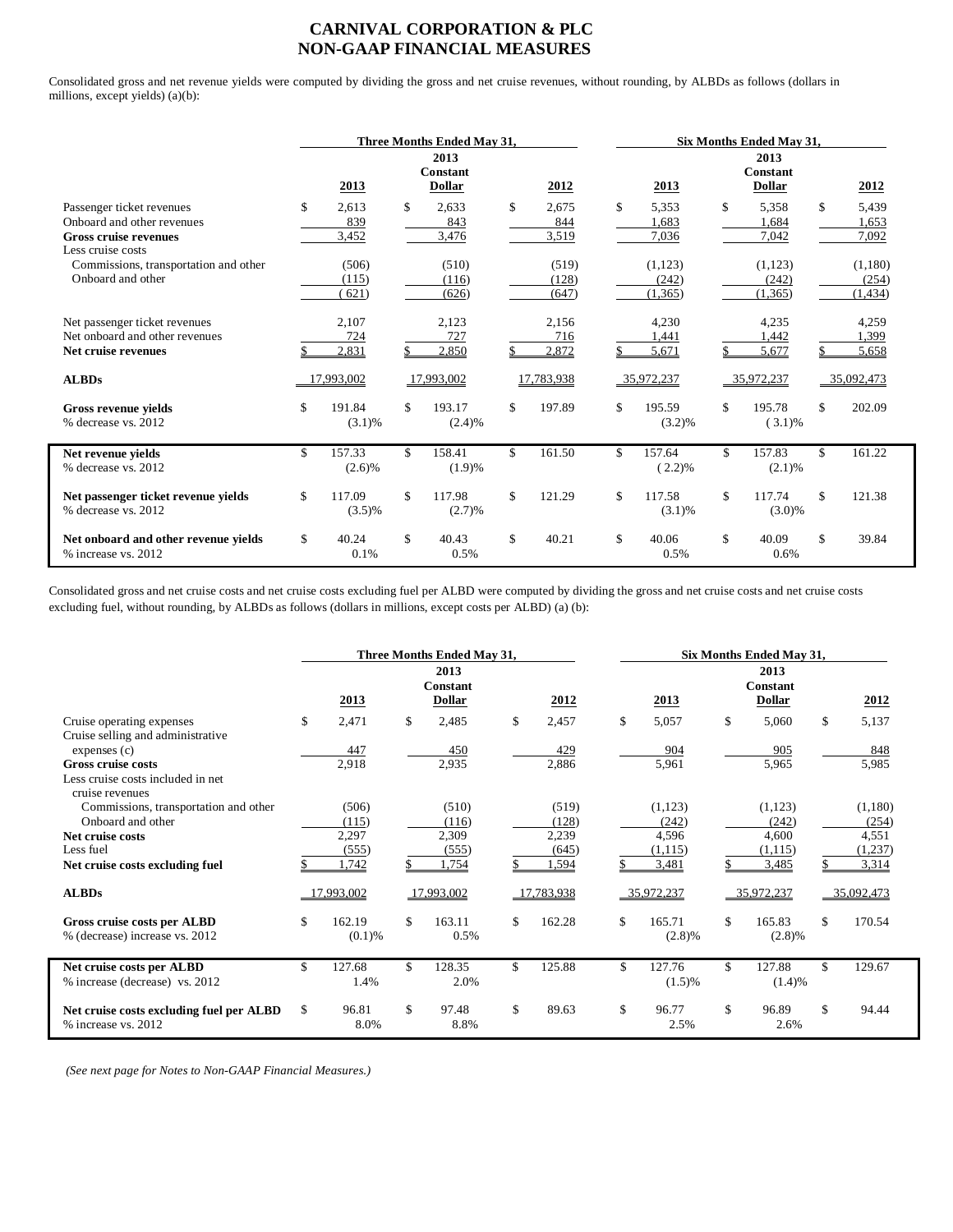#### **CARNIVAL CORPORATION & PLC NON-GAAP FINANCIAL MEASURES (CONTINUED)**

Non-GAAP fully diluted earnings per share was computed as follows (in millions, except per share data) (b):

|                                                     | <b>Three Months Ended</b><br><b>May 31.</b> |      |            |             | <b>Six Months Ended</b><br>May 31, |  |  |  |
|-----------------------------------------------------|---------------------------------------------|------|------------|-------------|------------------------------------|--|--|--|
|                                                     |                                             | 2013 | 2012       | 2013        | 2012                               |  |  |  |
| Net income (loss) – diluted                         |                                             |      |            |             |                                    |  |  |  |
| <b>U.S. GAAP net income (loss)</b>                  | S.                                          | 41   | \$<br>14   | \$<br>78    | \$<br>(125)                        |  |  |  |
| Ibero goodwill and trademark impairment charges (d) |                                             |      |            |             | 173                                |  |  |  |
| Unrealized losses on fuel derivatives, net (e)      |                                             | 31   | 145        | 59          | 124                                |  |  |  |
| <b>Non-GAAP</b> net income                          |                                             | 72   | 159        | 137         | 172                                |  |  |  |
| Weighted-average shares outstanding – diluted       |                                             | 777  | 779        |             | 778                                |  |  |  |
| Earnings (loss) per share – diluted                 |                                             |      |            |             |                                    |  |  |  |
| U.S. GAAP earnings (loss) per share                 | \$.                                         | 0.05 | \$<br>0.02 | \$.<br>0.10 | (0.16)                             |  |  |  |
| Ibero goodwill and trademark impairment charges (d) |                                             |      |            |             | 0.22                               |  |  |  |
| Unrealized losses on fuel derivatives, net (e)      |                                             | 0.04 | 0.18       | $_{0.08}$   | 0.16                               |  |  |  |
| Non-GAAP earnings per share                         |                                             | 0.09 | 0.20       | 0.18        | 0.22                               |  |  |  |

#### *Notes to Non-GAAP Financial Measures*

(a) We use net cruise revenues per ALBD ("net revenue yields"), net cruise costs per ALBD and net cruise costs excluding fuel per ALBD as significant non-GAAP financial measures of our cruise segment financial performance. These measures enable us to separate the impact of predictable capacity changes from the more unpredictable rate changes that affect our business. We believe these non-GAAP measures provide useful information to investors and expanded insight to measure our revenue and cost performance as a supplement to our U.S. generally accepted accounting principles ("U.S. GAAP") consolidated financial statements.

Net revenue yields are commonly used in the cruise business to measure a company's cruise segment revenue performance and for revenue management purposes. We use "net cruise revenues" rather than "gross cruise revenues" to calculate net revenue yields. We believe that net cruise revenues is a more meaningful measure in determining revenue yield than gross cruise revenues because it reflects the cruise revenues earned net of our most significant variable costs, which are travel agent commissions, cost of air and other transportation, certain other costs that are directly associated with onboard and other revenues and credit card fees. Substantially all of our remaining cruise costs are largely fixed, except for the impact of changing prices and food expenses, once our ship capacity levels have been determined.

Net passenger ticket revenues reflect gross cruise revenues, net of (1) onboard and other revenues, (2) commissions, transportation and other costs and (3) onboard and other cruise costs. Net onboard and other revenues reflect gross cruise revenues, net of (1) passenger ticket revenues, (2) commissions, transportation and other costs and (3) onboard and other cruise costs. Net passenger ticket revenue yields and net onboard and other revenue yields are computed by dividing net passenger ticket revenues and net onboard and other revenues by ALBDs.

Net cruise costs per ALBD and net cruise costs excluding fuel per ALBD are the most significant measures we use to monitor our ability to control our cruise segment costs rather than gross cruise costs per ALBD. We exclude the same variable costs that are included in the calculation of net cruise revenues to calculate net cruise costs with and without fuel to avoid duplicating these variable costs in our non-GAAP financial measures.

We have not provided estimates of future gross revenue yields or future gross cruise costs per ALBD because the quantitative reconciliations of forecasted gross cruise revenues to forecasted net cruise revenues or forecasted gross cruise costs to forecasted net cruise costs would include a significant amount of uncertainty in projecting the costs deducted to arrive at this measure. As such, management does not believe that this reconciling information would be meaningful.